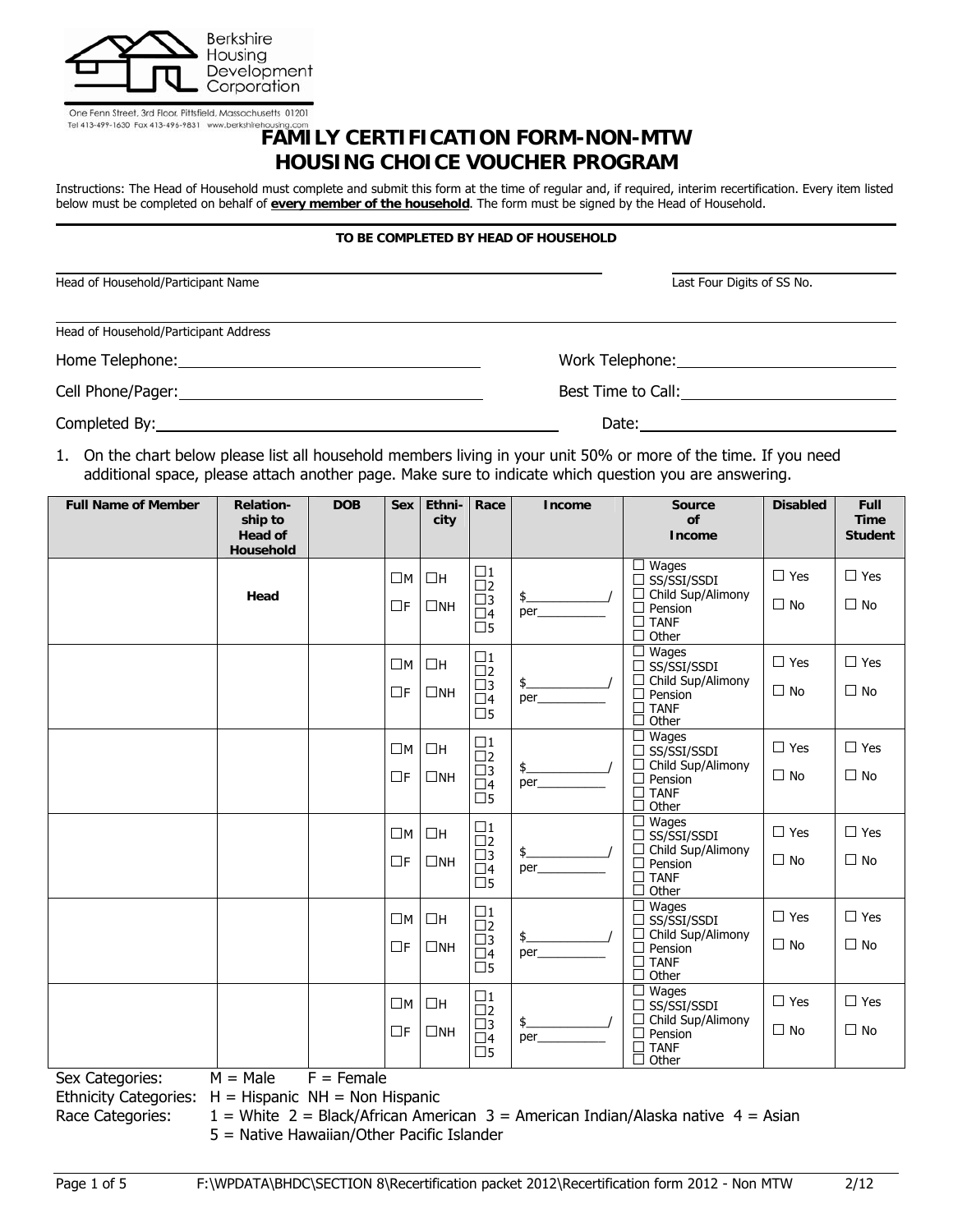| 2. | What is the primary language spoken in your home?                                                                                                                                                                                                                                                                                                                                                      |
|----|--------------------------------------------------------------------------------------------------------------------------------------------------------------------------------------------------------------------------------------------------------------------------------------------------------------------------------------------------------------------------------------------------------|
|    | Spanish or Spanish Creole<br>Portuguese or Portuguese Creole<br>Vietnamese<br>English                                                                                                                                                                                                                                                                                                                  |
|    | $\Box$ Italian<br>French Creole<br>Russian<br>Chinese<br>Mon-Khmer, Cambodian                                                                                                                                                                                                                                                                                                                          |
|    | Other                                                                                                                                                                                                                                                                                                                                                                                                  |
| 3. | If you prefer to receive written communication from DHCD in a language other than English, please check the langue<br>that you prefer. DHCD is required to provide written translation of materials for languages spoken by a significant<br>percentage of households in its jurisdiction. Accordingly, DHCD will provide written translations for the languages<br>indicated below:                   |
|    | Spanish or Spanish Creole<br>Portuguese or Portuguese Creole<br>Vietnamese<br>English                                                                                                                                                                                                                                                                                                                  |
|    | Italian<br>French Creole<br>Russian<br>Chinese<br>Mon-Khmer, Cambodian                                                                                                                                                                                                                                                                                                                                 |
|    | Other<br><u> 1986 - Johann Barbara, martin amerikan</u>                                                                                                                                                                                                                                                                                                                                                |
| 4. | Did any household member lose a job or voluntarily leave their job since the last recertification? If yes, list names<br>and the effective date of the job loss below. $\Box$ Yes<br>No<br>N/A                                                                                                                                                                                                         |
|    | Name of Household Member<br><b>Effective Date</b>                                                                                                                                                                                                                                                                                                                                                      |
|    | Name of Household Member<br><b>Effective Date</b>                                                                                                                                                                                                                                                                                                                                                      |
| 5. | Will anyone in the household receive monetary or non-monetary gifts or contributions on a regular basis from<br>someone who does not live in the household? $\Box$ Yes<br>No                                                                                                                                                                                                                           |
|    | If yes, list names of household members who will receive such contributions, the type of contribution and the monthly<br>amount of the contribution. For example if you receive \$50 worth of groceries every week from your Uncle Bill you<br>would enter your name, under type of contribution, you would enter groceries, and under monthly amount you would<br>enter \$200 (\$50/week x 4 weeks) : |

| Name of Family Member | Type of Contribution | Monthly Amount |
|-----------------------|----------------------|----------------|
|                       |                      |                |
| Name of Family Member | Type of Contribution | Monthly Amount |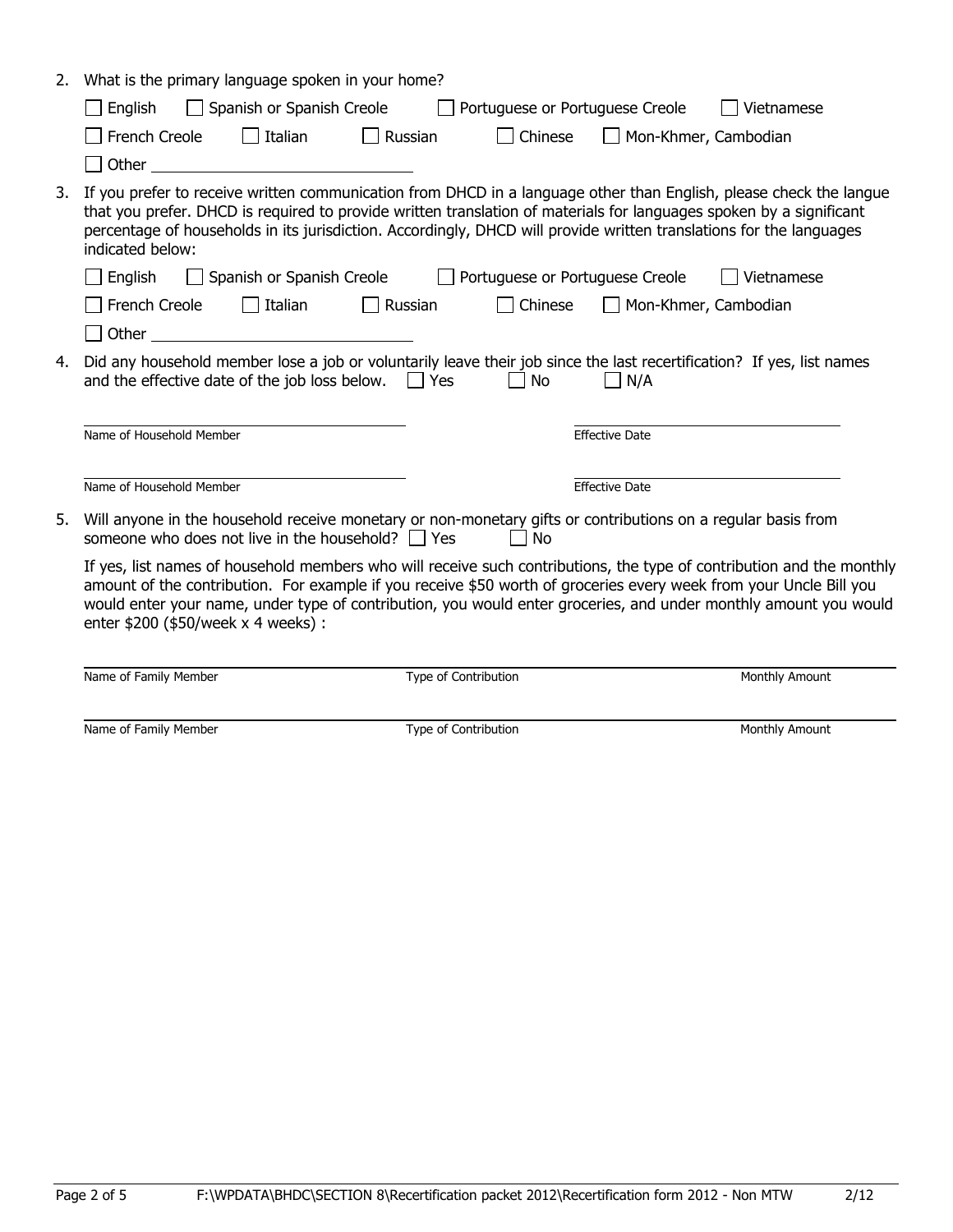6. If you selected "Other Income" for any household member, complete the table below by entering the monthly amount and name of household member who receives that type of income.

| <b>Income</b>                                                                               | Amount<br><b>Per Month</b> | Name of Household Member |
|---------------------------------------------------------------------------------------------|----------------------------|--------------------------|
| Commissions, Tips, Bonuses & Other Income                                                   |                            |                          |
| Disability or Death Benefits                                                                |                            |                          |
| <b>Veteran's Benefits</b>                                                                   |                            |                          |
| Veteran's Disability Benefits                                                               |                            |                          |
| Payments for a Member of the Armed Services<br>If yes, is the Armed Services member exposed |                            |                          |
| to hostile fire? $\Box$ Yes $\Box$ No                                                       |                            |                          |
| Unemployment Benefits                                                                       |                            |                          |
| Interests, Dividends or Capital Gains                                                       |                            |                          |
| Lottery or Gambling Winnings                                                                |                            |                          |
| Real Estate or Rental Property Income                                                       |                            |                          |
| Income from an Inheritance                                                                  |                            |                          |
| Insurance, Retirement, Pension, Life Insurance                                              |                            |                          |
| Payments for Support of a Foster Child                                                      |                            |                          |
| Other Income _<br>Describe                                                                  |                            |                          |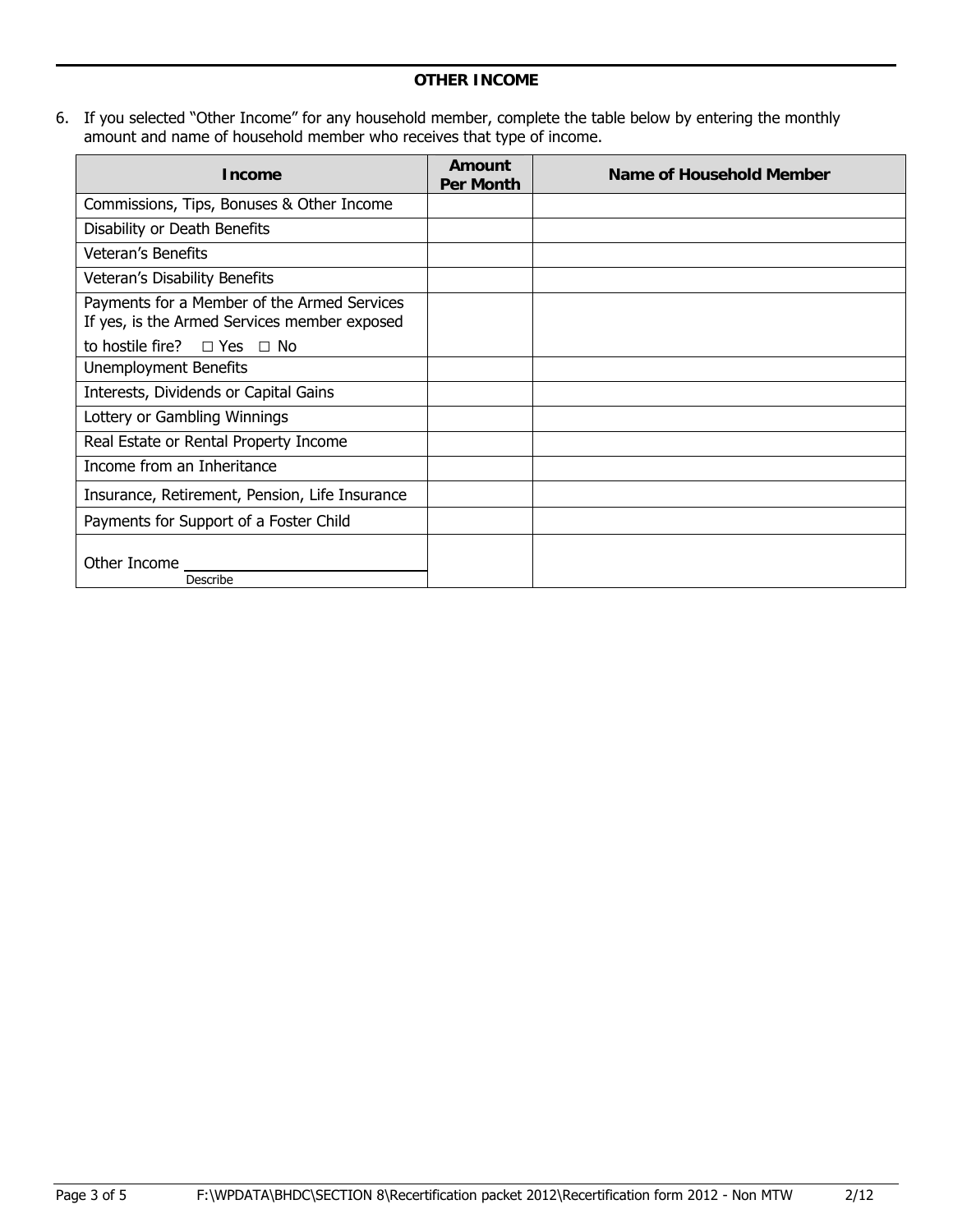#### **ASSETS**

7. Complete the table below about your household assets. Place a check in the column if a household member has the type of asset listed; enter the amount of the asset and the name of the household member who owns the asset.

| <b>Asset</b>                          | <b>Check if</b><br>Applicable | <b>Name of Household Member</b> | <b>Current</b><br>Balance/<br>Amount | <b>Interest</b><br>Rate | <b>Penalty for</b><br>Withdrawal |
|---------------------------------------|-------------------------------|---------------------------------|--------------------------------------|-------------------------|----------------------------------|
| Checking Account                      |                               |                                 |                                      |                         |                                  |
| Savings Account                       |                               |                                 |                                      |                         |                                  |
| <b>Stocks</b>                         |                               |                                 |                                      |                         |                                  |
| <b>Bonds</b>                          |                               |                                 |                                      |                         |                                  |
| <b>Mutual Funds</b>                   |                               |                                 |                                      |                         |                                  |
| Money Market Funds                    |                               |                                 |                                      |                         |                                  |
| Certificates of<br><b>Deposits</b>    |                               |                                 |                                      |                         |                                  |
| Life Insurance                        |                               |                                 |                                      |                         |                                  |
| Property/Real Estate                  |                               |                                 |                                      |                         |                                  |
| <b>Trust Funds</b>                    |                               |                                 |                                      |                         |                                  |
| Retirement or Pension<br><b>Funds</b> |                               |                                 |                                      |                         |                                  |

7. Does anyone in the household expect to receive any lump sum payments from insurance settlements or legal claims? Yes Enter Amount and Description of the Lump Sum Payment

|           | Enter Amount and Description of t |  |
|-----------|-----------------------------------|--|
| $\Box$ No |                                   |  |

8. Does anyone in the household have a life insurance policy?

| l Yes  |              |
|--------|--------------|
|        | Enter Amount |
| - I No |              |

- 9. Has anyone in the household disposed of any assets for less than Fair Market Value in the past 2 years? For example if you sold your house and the house was valued at \$60,000 but you sold it to your child for \$10,000.
	- $\Box$  Yes (If yes, describe asset and amount it was sold for)

 $\Box$  No

**Childcare Deduction**

#### **Adjusted Income**

- 10. Is the family paying for care of children under age 13 so an adult can work?  $\Box$  Yes  $\Box$  No
- 11. Is the family paying for the care of children under age 13 so an adult can attend education or job training classes?  $\Box$  Yes  $\Box$  No
- 12. Is the family paying for the care of children under age 13 so an adult can look for work?  $\Box$  Yes  $\Box$  No
- **Disability Expense Deduction** (Eligible only if the head of household, co-head and/or spouse is elderly or disabled)
- 13. Is the family paying for care or apparatus for a disabled family member so that an adult family member can work?  $\Box$  Yes  $\Box$  No
- 14. If yes, list name(s) of person with disability who is receiving care or using the apparatus:

Name of disabled family member receiving care or using apparatus

15. Cost of care or apparatus: \$ per month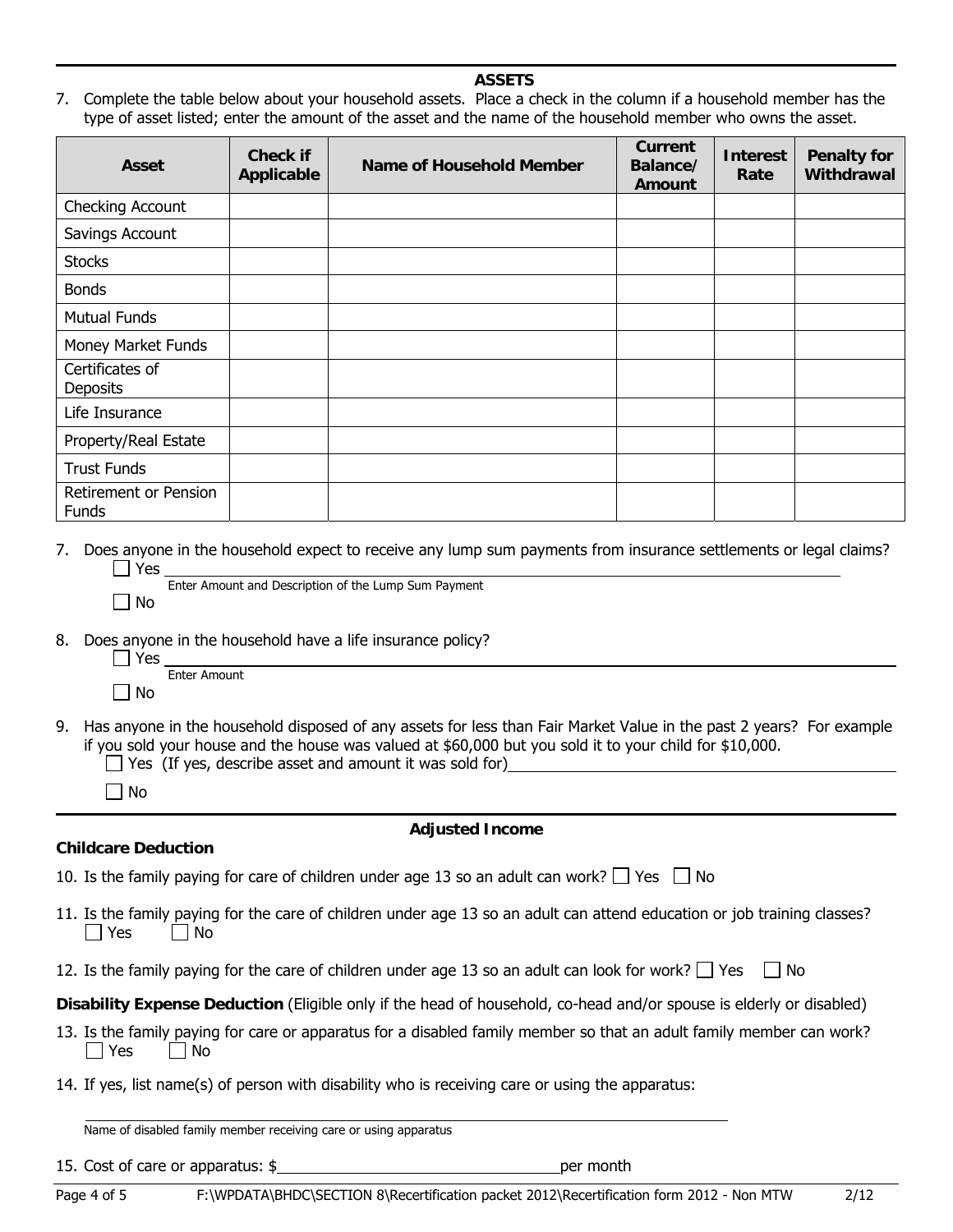**Un-reimbursed Medical Expense Deduction** (Applicable only to families if the head of household, co-head and/or spouse is elderly or disabled)

- 16. Does the family expect un-reimbursed medical expenses over the period covered by the certification?  $\Box$  Yes  $\Box$  No
- 17. List names of family members who expect un-reimbursed medical expenses:

Name of Family Member Name of Family Member Name of Family Member

18. Check type of **un-reimbursed** medical expenses anticipated and enter annual expense:

| Type of Expense                                 | Check if Applicable | <b>Annual Amount</b> |
|-------------------------------------------------|---------------------|----------------------|
| Medical insurance premiums (including Medicare) |                     |                      |
| Doctor visits                                   |                     |                      |
| Dentist visits                                  |                     |                      |
| Dentures, bridgework or crowns                  |                     |                      |
| Eye doctor visits                               |                     |                      |
| Eyeglasses or contact lenses                    |                     |                      |
| Clinic visits                                   |                     |                      |
| Therapy (physical or emotional)                 |                     |                      |
| Lab fees, x-rays, blood work                    |                     |                      |
| Prescription medicine                           |                     |                      |
| Non-prescription medicine                       |                     |                      |
| Hearing aid batteries                           |                     |                      |
| In-home health care                             |                     |                      |
| <b>Medical Transportation</b>                   |                     |                      |
| Medical apparatus (owned or rented)             |                     |                      |
| Assistive animal expense                        |                     |                      |
| Hospice care                                    |                     |                      |
| Other (describe)                                |                     |                      |
| Other (describe)                                |                     |                      |

# **Criminal Background Information**

Are you or any member of your household subject to a lifetime state sex offender registration program in any state?  $\Box$  No  $\Box$  Yes - If yes, state the household member name and the state in which the household member is subject to a lifetime state sex offender program:

|              | Name of Household Member                                                                                                                                                                                                                                               | State |
|--------------|------------------------------------------------------------------------------------------------------------------------------------------------------------------------------------------------------------------------------------------------------------------------|-------|
| <b>No</b>    | Have you or another member of your household ever been convicted of the manufacture or production of<br>methamphetamine on the premises of Federally-assisted housing?<br>□ Yes - Name of Household Member                                                             |       |
| activity?    | Have you or any member of your household been evicted from public housing due to violent or drug-related criminal                                                                                                                                                      |       |
| No.          | Yes - Name of Household Member                                                                                                                                                                                                                                         |       |
| No.          | Have you or any member of your household been evicted due to alcohol abuse which threatened the health, safety, or<br>right to peaceful enjoyment of the premises by other residents or neighbors in the vicinity of your residence?<br>Yes - Name of Household Member |       |
| application? | Have you or a member of your household ever used a Social Security Number other than the ones listed on this                                                                                                                                                           |       |
| No.          | □ Yes - Name of Household Member & SS Number                                                                                                                                                                                                                           |       |
| No.          | Have you or a member of your household ever been convicted of a felony?<br>$\Box$ Yes - Name of Household Member and offense                                                                                                                                           |       |